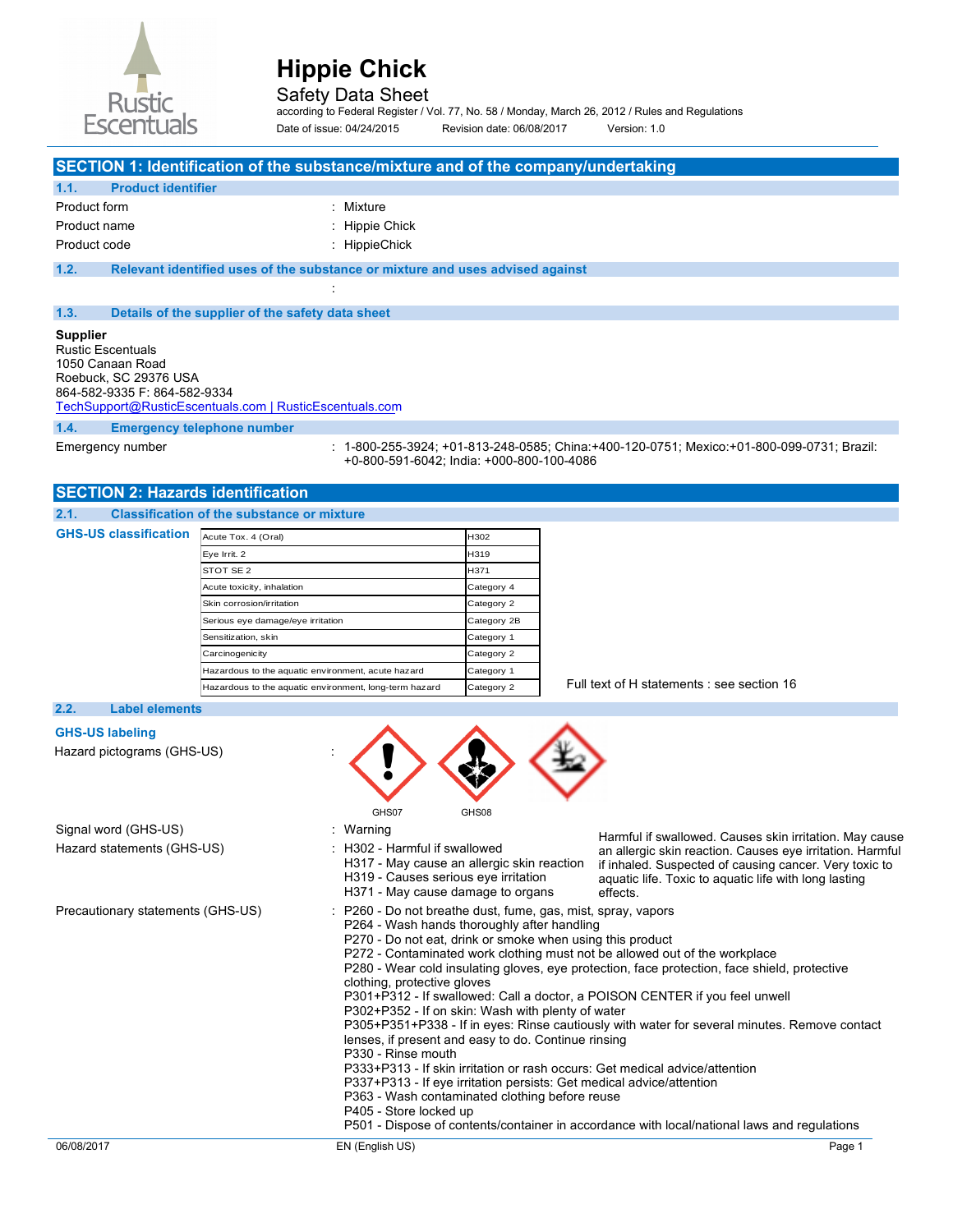## Safety Data Sheet

according to Federal Register / Vol. 77, No. 58 / Monday, March 26, 2012 / Rules and Regulations

## **2.3. Other hazards**

No additional information available

## **2.4. Unknown acute toxicity (GHS US)**

Not applicable

## **SECTION 3: Composition/Information on ingredients**

**3.1. Substances** 

Not applicable

**3.2. Mixtures** 

| Name                                                                              | Product identifier  | $\frac{9}{6}$       | <b>GHS-US classification</b>                                                                                                                   |
|-----------------------------------------------------------------------------------|---------------------|---------------------|------------------------------------------------------------------------------------------------------------------------------------------------|
| Benzyl benzoate                                                                   | (CAS No) 120-51-4   | 30 - 40.035         | Acute Tox. 4 (Oral), H302                                                                                                                      |
| Bis (2-Ethylhexyl) Adipate                                                        | CAS No) 103-23-1    | $30 - 40$           |                                                                                                                                                |
| (1,7,7-Trimethylbicyclo[2.2.1]hept-2 -<br>yl)cyclohexan-1-ol                      | (CAS No) 68877-29-2 | $ 10 - 20$          |                                                                                                                                                |
| Linalool                                                                          | (CAS No) 78-70-6    | 2.92516 - 12.36116  | Flam. Lig. 4, H227 Eye Irrit. 2A, H319 Skin Sens. 1B,<br>H317                                                                                  |
| Coumarin crystals                                                                 | CAS No) 91-64-5     | 2.3098 - 9.7625     | Acute Tox. 4 (Oral), H302 Skin Sens. 1B, H317<br>Aquatic Acute 2, H401 Aquatic Chronic 2, H411                                                 |
| Linalyl acetate                                                                   | (CAS No) 115-95-7   | $3 - 7.63075$       | Flam. Liq. 4, H227 Skin Irrit. 2, H315 Eye Irrit. 2A,<br>H319                                                                                  |
| Camphor powder USP                                                                | (CAS No) 76-22-2    | 0.67704 - 2.86104   | Flam. Sol. 2, H228, Acute Tox. 4 (Oral), H302 Acute<br>Tox. 4 (Inhalation), H332 Acute Tox. 4<br>(Inhalation:dust, mist), H332 STOT SE 2, H371 |
| Sandela                                                                           | CAS No) 66068-84-6  | $0.651 - 2.751$     | Skin Irrit. 2, H315 Eye Irrit. 2A, H319                                                                                                        |
| Eucalyptol                                                                        | CAS No) 470-82-6    | 0.574058 - 2.425858 | Flam. Liq. 3, H226 Skin Sens. 1, H317                                                                                                          |
| I-Limonene                                                                        | CAS No) 5989-54-8   | 0.064945 - 0.274445 | Flam. Liq. 3, H226, Skin Irrit. 2, H315 Skin Sens. 1,<br>H317 Aquatic Acute 1, H400 Aquatic Chronic 1,<br>H410                                 |
| alpha-Pinene                                                                      | (CAS No) 80-56-8    | 0.045198 - 0.190998 | Flam. Lig. 3, H226 Skin Irrit. 2, H315 Skin Sens. 1,<br>H317 Asp. Tox. 1, H304                                                                 |
| alpha-isoMethyl ionone                                                            | CAS No) 127-51-5    | $1 - 3$             |                                                                                                                                                |
| Cedrene                                                                           | CAS No) 11028-42-5  | $1 - 3$             |                                                                                                                                                |
| Cyclodecane, (ethoxymethoxy)-                                                     | (CAS No) 58567-11-6 | $1 - 3$             |                                                                                                                                                |
| Diethyl phthalate                                                                 | CAS No) 84-66-2     | $1 - 3$             |                                                                                                                                                |
| dl-Citronellol                                                                    | CAS No) 106-22-9    | $1 - 3$             |                                                                                                                                                |
| Patchouli oil                                                                     | CAS No) 8014-09-3   | $1 - 3$             |                                                                                                                                                |
| Benzyl alcohol                                                                    | CAS No) 100-51-6    | $\leq 1$            |                                                                                                                                                |
| Geraniol                                                                          | CAS No) 106-24-1    | $\leq 1$            |                                                                                                                                                |
| Vanillin                                                                          | (CAS No) 121-33-5   | $\leq 1$            |                                                                                                                                                |
| 1,3,4,6,7,8-Hexahydro-4,6,6,7,8,8-h<br>examethylcyclopenta-gamma-2-ben<br>zopyran | (CAS No) 1222-05-5  | ${}_{0.2}$          |                                                                                                                                                |
| Benzophenone                                                                      | (CAS No) 119-61-9   | ${}_{0.2}$          |                                                                                                                                                |
| Benzyl acetate                                                                    | (CAS No) 140-11-4   | ${}_{0.2}$          |                                                                                                                                                |
| Hydroxycitronellal                                                                | (CAS No) 107-75-5   | ${}_{0.2}$          |                                                                                                                                                |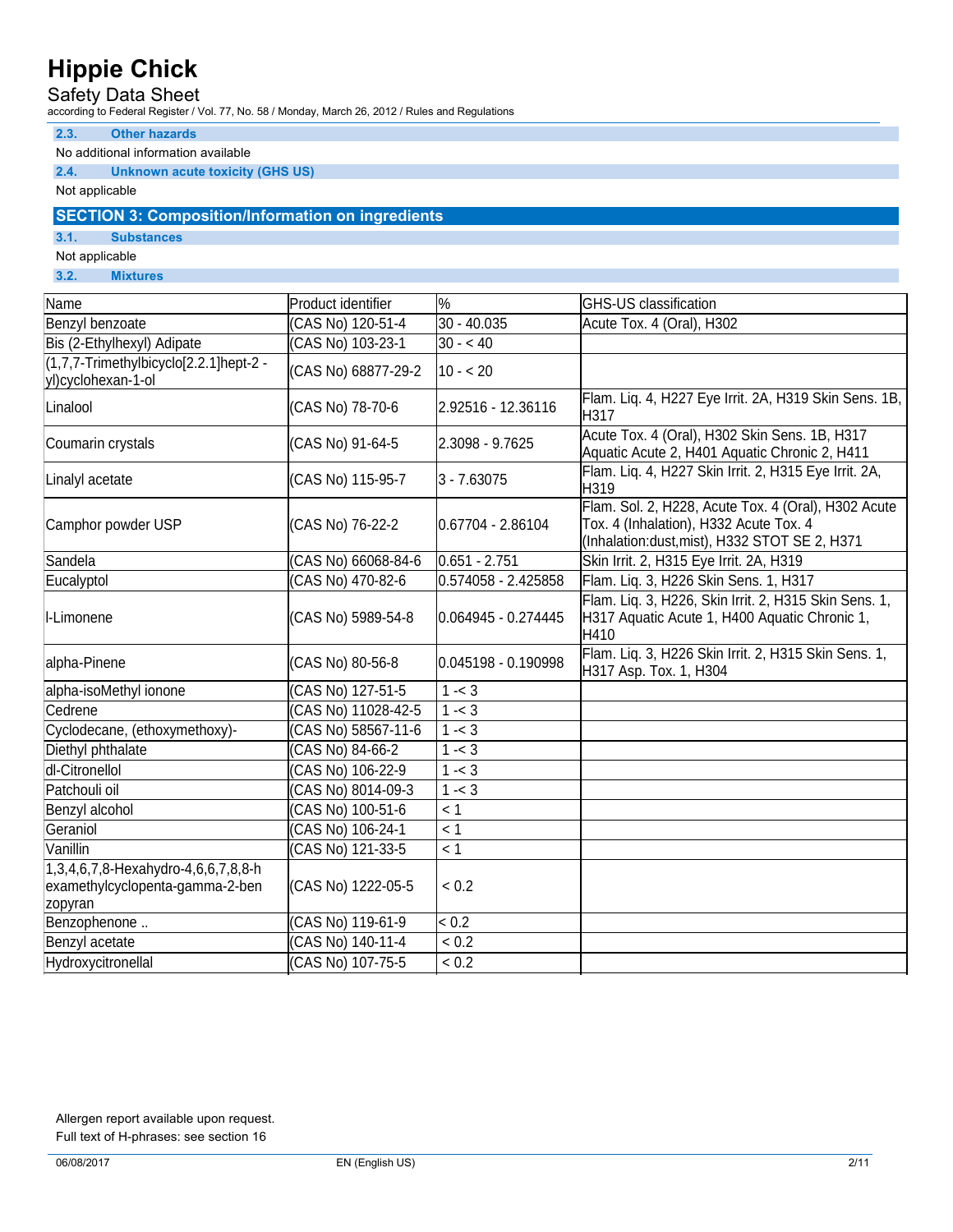Safety Data Sheet

according to Federal Register / Vol. 77, No. 58 / Monday, March 26, 2012 / Rules and Regulations

| <b>SECTION 4: First aid measures</b>             |                                                                                                                                                                                                                                                                                                                                                                                                                                                                                                                                                                                                     |
|--------------------------------------------------|-----------------------------------------------------------------------------------------------------------------------------------------------------------------------------------------------------------------------------------------------------------------------------------------------------------------------------------------------------------------------------------------------------------------------------------------------------------------------------------------------------------------------------------------------------------------------------------------------------|
| 4.1.<br><b>Description of first aid measures</b> |                                                                                                                                                                                                                                                                                                                                                                                                                                                                                                                                                                                                     |
| First-aid measures general                       | : Never give anything by mouth to an unconscious person. If you feel unwell, seek medical<br>advice (show the label where possible).                                                                                                                                                                                                                                                                                                                                                                                                                                                                |
| First-aid measures after inhalation              | : Remove victim to fresh air and keep at rest in a position comfortable for breathing. Allow victim<br>to breathe fresh air. Allow the victim to rest. Call a POISON CENTER or doctor/physician if you feel unwell.                                                                                                                                                                                                                                                                                                                                                                                 |
| First-aid measures after skin contact            | : Wash with plenty of soap and water. Wash contaminated clothing before reuse. If skin irritation<br>occurs: Get immediate medical advice/attention. Get medical advice/attention. Specific<br>treatment (see Wash skin with plenty of water, Call a physician immediately on this label). If<br>skin irritation or rash occurs: Get immediate medical advice/attention. Gently wash with plenty<br>of soap and water. Remove affected clothing and wash all exposed skin area with mild soap<br>and water, followed by warm water rinse. Seek medical attention and take along these instructions. |
| First-aid measures after eye contact             | : Rinse cautiously with water for several minutes. Remove contact lenses, if present and easy to<br>do. Continue rinsing. Immediately call a poison center or doctor/physician. If eye irritation<br>persists: Get medical advice/attention. Get medical advice/attention. Rinse immediately with<br>plenty of water. Obtain medical attention if pain, blinking or redness persists.                                                                                                                                                                                                               |
| First-aid measures after ingestion               | : Rinse mouth. Do NOT induce vomiting. Call a POISON CENTER or doctor/physician if you feel<br>unwell. Obtain emergency medical attention.                                                                                                                                                                                                                                                                                                                                                                                                                                                          |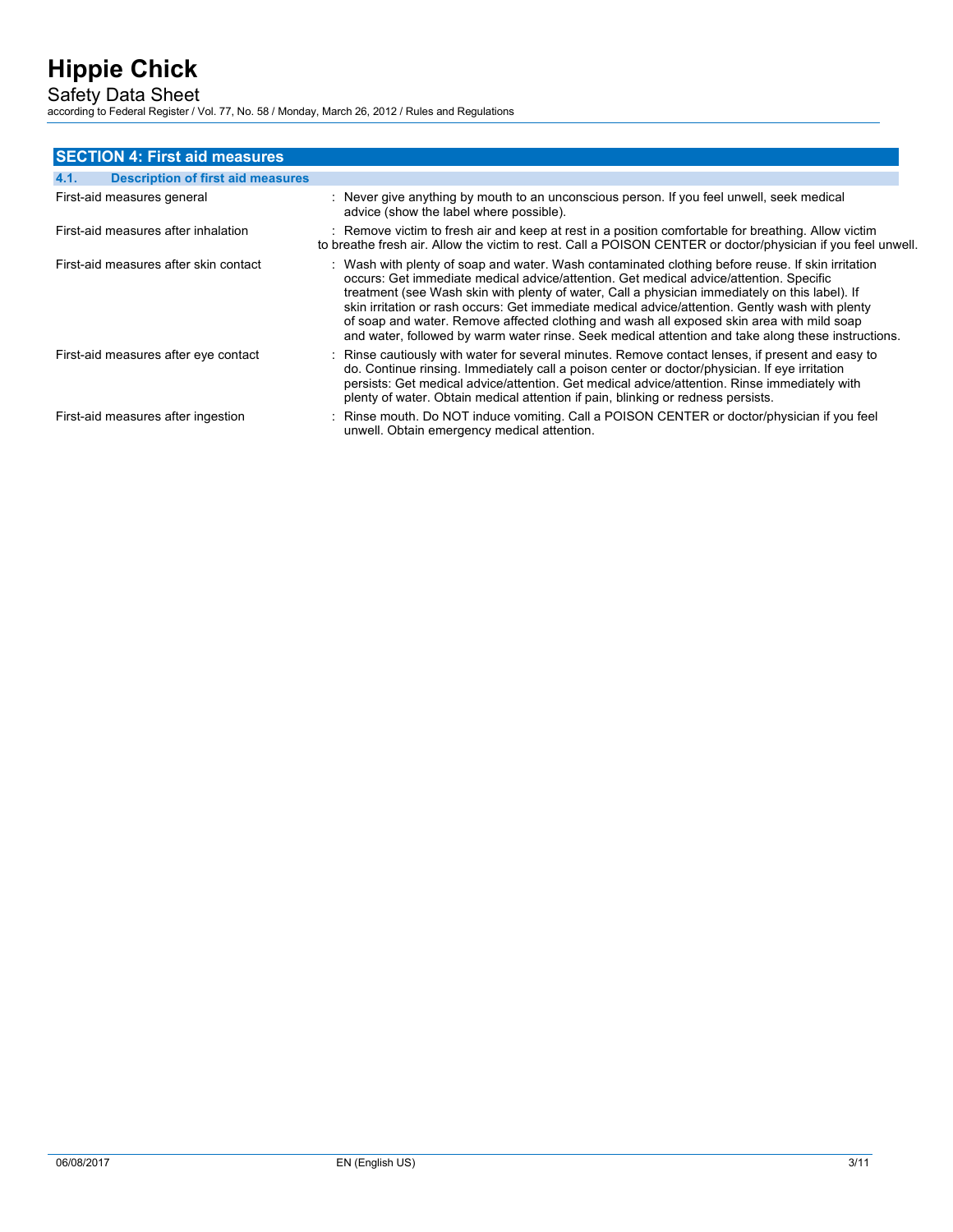## Safety Data Sheet

according to Federal Register / Vol. 77, No. 58 / Monday, March 26, 2012 / Rules and Regulations

| 4.2.                                                          |  | Most important symptoms and effects, both acute and delayed                                                                                                                                                                                                                             |
|---------------------------------------------------------------|--|-----------------------------------------------------------------------------------------------------------------------------------------------------------------------------------------------------------------------------------------------------------------------------------------|
| Symptoms/effects                                              |  | : May cause damage to organs. Not expected to present a significant hazard under anticipated                                                                                                                                                                                            |
| Symptoms/effects after inhalation                             |  | conditions of normal use.<br>May cause an allergic skin reaction.                                                                                                                                                                                                                       |
| Symptoms/effects after skin contact                           |  | Causes skin irritation.                                                                                                                                                                                                                                                                 |
| Symptoms/effects after eye contact                            |  | Causes serious eye damage. Causes serious eye irritation.                                                                                                                                                                                                                               |
| Symptoms/effects after ingestion                              |  | : Swallowing a small quantity of this material will result in serious health hazard.                                                                                                                                                                                                    |
| 4.3.                                                          |  | Indication of any immediate medical attention and special treatment needed                                                                                                                                                                                                              |
| No additional information available                           |  |                                                                                                                                                                                                                                                                                         |
| <b>SECTION 5: Firefighting measures</b>                       |  |                                                                                                                                                                                                                                                                                         |
| <b>Extinguishing media</b><br>5.1.                            |  |                                                                                                                                                                                                                                                                                         |
| Suitable extinguishing media                                  |  | : Foam. Dry powder. Carbon dioxide. Water spray. Sand.                                                                                                                                                                                                                                  |
| Unsuitable extinguishing media                                |  | : Do not use a heavy water stream.                                                                                                                                                                                                                                                      |
| 5.2.<br>Special hazards arising from the substance or mixture |  |                                                                                                                                                                                                                                                                                         |
| No additional information available                           |  |                                                                                                                                                                                                                                                                                         |
| 5.3.<br><b>Advice for firefighters</b>                        |  |                                                                                                                                                                                                                                                                                         |
| Firefighting instructions                                     |  | : Use water spray or fog for cooling exposed containers. Exercise caution when fighting any                                                                                                                                                                                             |
|                                                               |  | chemical fire. Prevent fire-fighting water from entering environment.                                                                                                                                                                                                                   |
| Protection during firefighting                                |  | : Do not enter fire area without proper protective equipment, including respiratory protection.                                                                                                                                                                                         |
| <b>SECTION 6: Accidental release measures</b>                 |  |                                                                                                                                                                                                                                                                                         |
| 6.1.                                                          |  | Personal precautions, protective equipment and emergency procedures                                                                                                                                                                                                                     |
| 6.1.1.<br>For non-emergency personnel                         |  |                                                                                                                                                                                                                                                                                         |
| <b>Emergency procedures</b>                                   |  | : Evacuate unnecessary personnel.                                                                                                                                                                                                                                                       |
|                                                               |  |                                                                                                                                                                                                                                                                                         |
| 6.1.2.<br>For emergency responders                            |  |                                                                                                                                                                                                                                                                                         |
| Protective equipment                                          |  | Equip cleanup crew with proper protection. Avoid breathing dust/fume/gas/mist/vapors/spray.                                                                                                                                                                                             |
| <b>Emergency procedures</b>                                   |  | : Ventilate area.                                                                                                                                                                                                                                                                       |
| 6.2.<br><b>Environmental precautions</b>                      |  |                                                                                                                                                                                                                                                                                         |
|                                                               |  | Prevent entry to sewers and public waters. Notify authorities if liquid enters sewers or public waters. Avoid release to the environment.                                                                                                                                               |
| 6.3.<br>Methods and material for containment and cleaning up  |  |                                                                                                                                                                                                                                                                                         |
| Methods for cleaning up                                       |  | : Soak up spills with inert solids, such as clay or diatomaceous earth as soon as possible. Collect                                                                                                                                                                                     |
|                                                               |  | spillage. Store away from other materials.                                                                                                                                                                                                                                              |
| 6.4.<br><b>Reference to other sections</b>                    |  |                                                                                                                                                                                                                                                                                         |
| See Heading 8. Exposure controls and personal protection.     |  |                                                                                                                                                                                                                                                                                         |
| <b>SECTION 7: Handling and storage</b>                        |  |                                                                                                                                                                                                                                                                                         |
| 7.1.<br><b>Precautions for safe handling</b>                  |  |                                                                                                                                                                                                                                                                                         |
| Precautions for safe handling                                 |  | Obtain special instructions before use. Do not handle until all safety precautions have been read and understood. Avoid inhalation of vapors                                                                                                                                            |
|                                                               |  | and spray mists. Avoid contact with eyes, skin, and clothing. Avoid prolonged exposure. Do not taste or swallow. When using, do not eat, drink<br>or smoke. Should be handled in closed systems, if possible. Use only outdoors or in a well-ventilated area. Wear appropriate personal |
|                                                               |  | protective equipment. Wash hands thoroughly after handling. Avoid release to the environment. Observe good industrial hygiene practices                                                                                                                                                 |
| Hygiene measures                                              |  | : Do not eat, drink or smoke when using this product. Wash hands thoroughly after handling.<br>Contaminated work clothing should not be allowed out of the workplace. Wash contaminated                                                                                                 |
|                                                               |  | clothing before reuse.                                                                                                                                                                                                                                                                  |
| 7.2.                                                          |  | Conditions for safe storage, including any incompatibilities                                                                                                                                                                                                                            |
| Storage conditions                                            |  | : Keep only in the original container in a cool, well ventilated place away from : Keep away from                                                                                                                                                                                       |
|                                                               |  | heat, hot surfaces, sparks, open flames and other ignition sources. No smoking. Keep<br>container closed when not in use.                                                                                                                                                               |
| Incompatible products                                         |  | Strong bases. Strong acids.                                                                                                                                                                                                                                                             |
| Incompatible materials                                        |  | Sources of ignition. Direct sunlight.                                                                                                                                                                                                                                                   |
| Storage temperature                                           |  | $\cdot$ 25 °C                                                                                                                                                                                                                                                                           |
| Storage area                                                  |  | Store in a well-ventilated place. Store away from heat.                                                                                                                                                                                                                                 |
| Special rules on packaging                                    |  | Store in a closed container.                                                                                                                                                                                                                                                            |
| Packaging materials                                           |  | Do not store in corrodable metal.                                                                                                                                                                                                                                                       |
| 7.3.<br><b>Specific end use(s)</b>                            |  |                                                                                                                                                                                                                                                                                         |
| No additional information available                           |  |                                                                                                                                                                                                                                                                                         |
| 06/08/2017                                                    |  | EN (English US)<br>4/11                                                                                                                                                                                                                                                                 |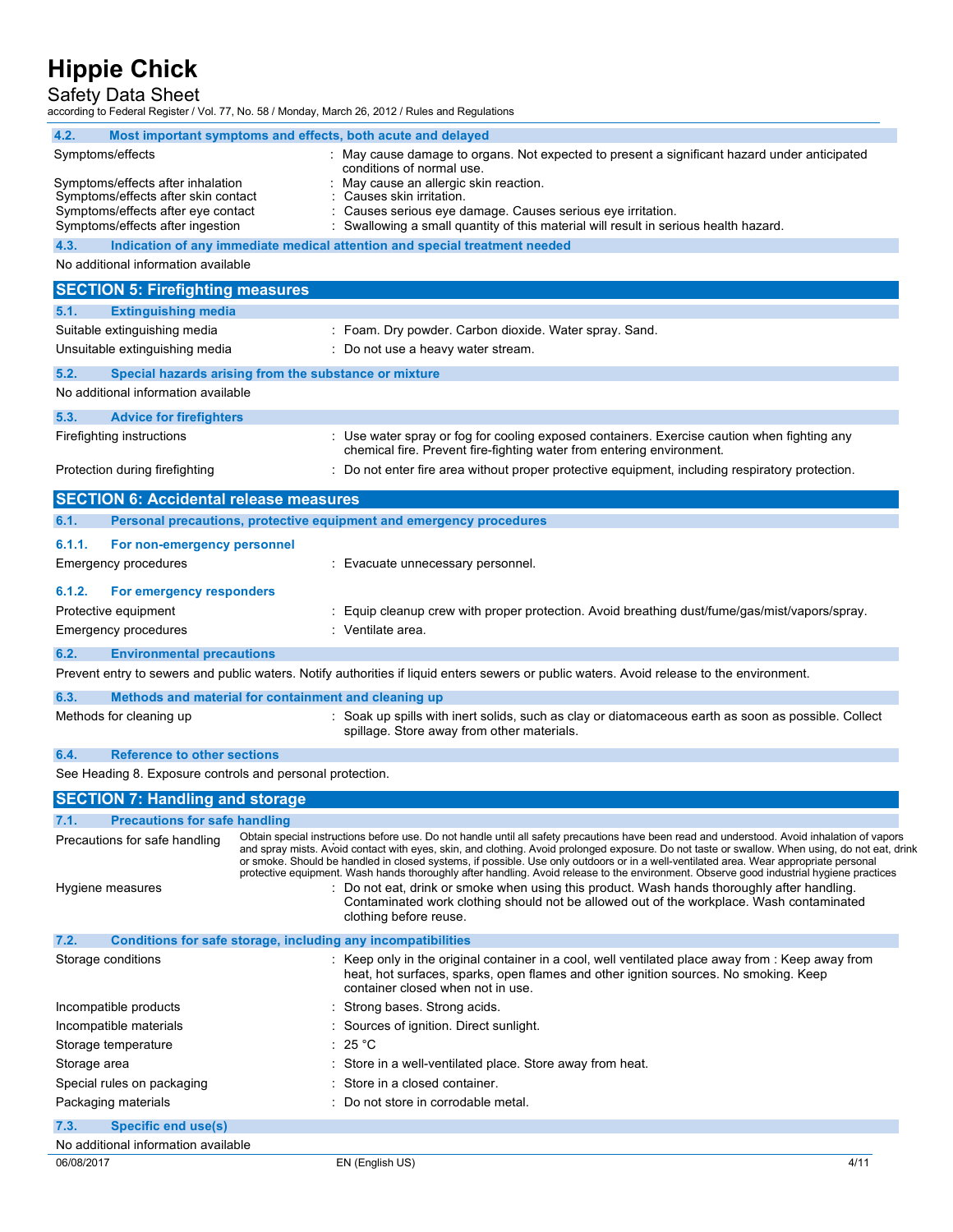## Safety Data Sheet

according to Federal Register / Vol. 77, No. 58 / Monday, March 26, 2012 / Rules and Regulations

## **SECTION 8: Exposure controls/personal protection**

### **8.1. Control parameters**

No additional information available

| 8.2. | <b>Exposure controls</b>      |                                                                                                                                                 |
|------|-------------------------------|-------------------------------------------------------------------------------------------------------------------------------------------------|
|      | Personal protective equipment | : Avoid all unnecessary exposure. Wash hands thoroughly after handling.                                                                         |
|      | Hand protection               | Wear protective gloves.                                                                                                                         |
|      | Eye protection                | : Chemical goggles or safety glasses.                                                                                                           |
|      | Skin and body protection      | : Wear suitable protective clothing.                                                                                                            |
|      | Respiratory protection        | Where exposure through inhalation may occur from use, respiratory protection equipment is<br>recommended. Wear appropriate mask.                |
|      | Other information             | : Do not eat, drink or smoke during use. Do not breathe dust/fume/gas/mist/vapors/spray. Do not<br>eat, drink or smoke when using this product. |

US. OSHA Table Z-1 Limits for Air Contaminants (29 CFR 1910.1000)

| Components                                                | Type                                                                                     | Value                                                         | Form                                                                                                                                                                                                                                                                                                                                                                                                       |      |
|-----------------------------------------------------------|------------------------------------------------------------------------------------------|---------------------------------------------------------------|------------------------------------------------------------------------------------------------------------------------------------------------------------------------------------------------------------------------------------------------------------------------------------------------------------------------------------------------------------------------------------------------------------|------|
| Diphenyl ether (CAS                                       | PEL                                                                                      | $7$ mg/m $3$                                                  | Vapor.                                                                                                                                                                                                                                                                                                                                                                                                     |      |
| $101 - 84 - 8$                                            |                                                                                          | 1 ppm                                                         | Vapor.                                                                                                                                                                                                                                                                                                                                                                                                     |      |
| US. ACGIH Threshold Limit Values                          |                                                                                          |                                                               |                                                                                                                                                                                                                                                                                                                                                                                                            |      |
| Components                                                | Type                                                                                     | Value                                                         | Form                                                                                                                                                                                                                                                                                                                                                                                                       |      |
| Benzyl acetate (CAS<br>$140-11-4$                         | <b>TWA</b>                                                                               | 10 ppm                                                        |                                                                                                                                                                                                                                                                                                                                                                                                            |      |
| Diethyl phthalate (CAS<br>$84 - 66 - 2$                   | <b>TWA</b>                                                                               | $5$ mg/m $3$                                                  |                                                                                                                                                                                                                                                                                                                                                                                                            |      |
| Diphenyl ether (CAS<br>$101 - 84 - 8$                     | <b>STEL</b>                                                                              | 2 ppm                                                         | Vapor.                                                                                                                                                                                                                                                                                                                                                                                                     |      |
|                                                           | <b>TWA</b>                                                                               | 1 ppm                                                         | Vapor.                                                                                                                                                                                                                                                                                                                                                                                                     |      |
| US, NIOSH: Pocket Guide to Chemical Hazards<br>Components | Type                                                                                     | Value                                                         | Form                                                                                                                                                                                                                                                                                                                                                                                                       |      |
| Diethyl phthalate (CAS<br>$84 - 66 - 2$                   | <b>TWA</b>                                                                               | $5$ mg/m $3$                                                  |                                                                                                                                                                                                                                                                                                                                                                                                            |      |
| Diphenyl ether (CAS<br>$101 - 84 - 8$                     | <b>TWA</b>                                                                               | $7$ mg/m $3$                                                  | Vapor.                                                                                                                                                                                                                                                                                                                                                                                                     |      |
|                                                           |                                                                                          | 1 ppm                                                         | Vapor.                                                                                                                                                                                                                                                                                                                                                                                                     |      |
| US. Workplace Environmental Exposure Level (WEEL) Guides  |                                                                                          |                                                               |                                                                                                                                                                                                                                                                                                                                                                                                            |      |
| Components                                                | Type                                                                                     | Value                                                         |                                                                                                                                                                                                                                                                                                                                                                                                            |      |
| Benzophenone  (CAS<br>119-61-9)                           | TWA                                                                                      | $0.5$ mg/m $3$                                                |                                                                                                                                                                                                                                                                                                                                                                                                            |      |
| Benzyl alcohol (CAS<br>$100-51-6$                         | <b>TWA</b>                                                                               | 44.2 mg/m3                                                    |                                                                                                                                                                                                                                                                                                                                                                                                            |      |
| Vanillin (CAS 121-33-5)                                   | <b>TWA</b>                                                                               | 10 ppm<br>$10 \text{ mg/m}$                                   |                                                                                                                                                                                                                                                                                                                                                                                                            |      |
| Biological limit values                                   | No biological exposure limits noted for the ingredient(s).                               |                                                               |                                                                                                                                                                                                                                                                                                                                                                                                            |      |
| Appropriate engineering<br>controls                       | wash facilities and emergency shower must be available when handling this product.       |                                                               | Good general ventilation (typically 10 air changes per hour) should be used. Ventilation rates<br>should be matched to conditions. If applicable, use process enclosures, local exhaust ventilation,<br>or other engineering controls to maintain airborne levels below recommended exposure limits. If<br>exposure limits have not been established, maintain airborne levels to an acceptable level. Eye |      |
|                                                           | Individual protection measures, such as personal protective equipment                    |                                                               |                                                                                                                                                                                                                                                                                                                                                                                                            |      |
| Eye/face protection                                       | Chemical respirator with organic vapor cartridge and full facepiece.                     |                                                               |                                                                                                                                                                                                                                                                                                                                                                                                            |      |
| Skin protection                                           |                                                                                          |                                                               |                                                                                                                                                                                                                                                                                                                                                                                                            |      |
| Hand protection                                           | supplier.                                                                                |                                                               | Wear appropriate chemical resistant gloves. Suitable gloves can be recommended by the glove                                                                                                                                                                                                                                                                                                                |      |
| Other                                                     | Wear appropriate chemical resistant clothing. Use of an impervious apron is recommended. |                                                               |                                                                                                                                                                                                                                                                                                                                                                                                            |      |
| Respiratory protection                                    | Chemical respirator with organic vapor cartridge and full facepiece.                     |                                                               |                                                                                                                                                                                                                                                                                                                                                                                                            |      |
| Thermal hazards                                           |                                                                                          | Wear appropriate thermal protective clothing, when necessary. |                                                                                                                                                                                                                                                                                                                                                                                                            |      |
| General hygiene<br>considerations                         | should not be allowed out of the workplace.                                              |                                                               | Keep away from food and drink. Always observe good personal hygiene measures, such as<br>washing after handling the material and before eating, drinking, and/or smoking. Routinely wash<br>work clothing and protective equipment to remove contaminants. Contaminated work clothing                                                                                                                      |      |
| 06/08/2017                                                |                                                                                          | EN (English US)                                               |                                                                                                                                                                                                                                                                                                                                                                                                            | 5/11 |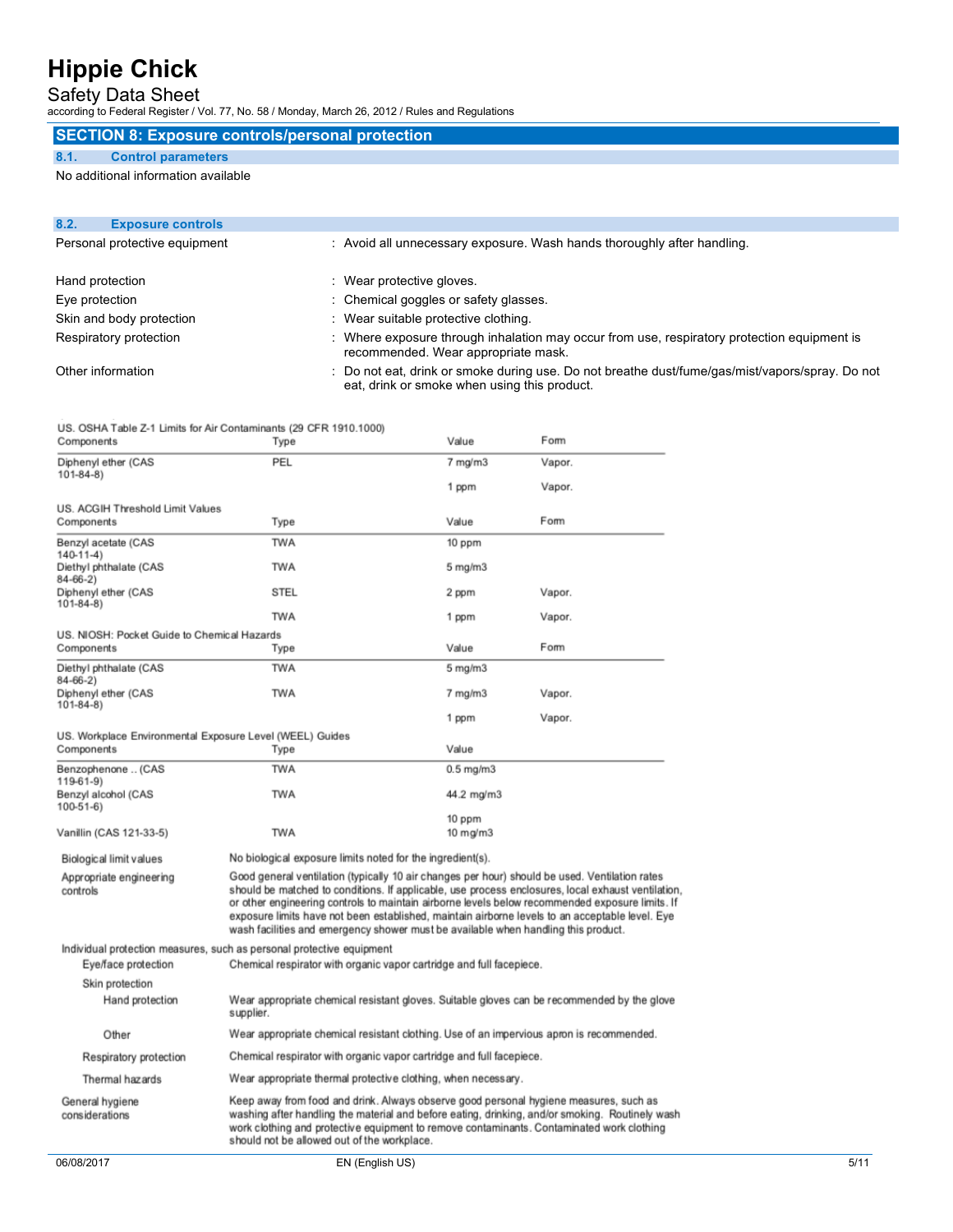Safety Data Sheet

according to Federal Register / Vol. 77, No. 58 / Monday, March 26, 2012 / Rules and Regulations

| <b>SECTION 9: Physical and chemical properties</b>            |                                                 |  |  |  |
|---------------------------------------------------------------|-------------------------------------------------|--|--|--|
| 9.1.<br>Information on basic physical and chemical properties |                                                 |  |  |  |
| Physical state                                                | : Liquid                                        |  |  |  |
| Color                                                         | light yellow amber                              |  |  |  |
| Odor                                                          | Characteristic of name                          |  |  |  |
| Odor threshold                                                | No data available                               |  |  |  |
| рH                                                            | : No data available                             |  |  |  |
| Relative evaporation rate (butyl acetate=1)                   | : No data available                             |  |  |  |
| Melting point                                                 | : -10.02 °F (-23.34 °C) estimated               |  |  |  |
| Freezing point                                                | No data available                               |  |  |  |
| Boiling point                                                 | 613.4 $\degree$ F (323 $\degree$ C) estimated   |  |  |  |
| Flash point                                                   | $\therefore$ > 93.33 °C (closed cup) ASTM D7094 |  |  |  |
| Auto-ignition temperature                                     | 803.12 °F (428.4 °C) estimated                  |  |  |  |
| Decomposition temperature                                     | : No data available                             |  |  |  |
| Flammability (solid, gas)                                     | No data available                               |  |  |  |
| Vapor pressure                                                | 0.0001 hPa estimated                            |  |  |  |
| Relative vapor density at 20 °C                               | : No data available                             |  |  |  |
| Relative density                                              | 8.40 lbs/gal estimated                          |  |  |  |
| Solubility                                                    |                                                 |  |  |  |
| Log Pow                                                       | No data available                               |  |  |  |
| Log Kow                                                       | No data available                               |  |  |  |
| Viscosity, kinematic                                          | No data available                               |  |  |  |
| Viscosity, dynamic                                            | No data available                               |  |  |  |
| <b>Explosive properties</b>                                   | No data available                               |  |  |  |
| Oxidizing properties                                          | No data available                               |  |  |  |
| <b>Explosion limits</b>                                       | No data available                               |  |  |  |
| <b>Other information</b><br>9.2.                              |                                                 |  |  |  |

No additional information available

|       | <b>SECTION 10: Stability and reactivity</b> |
|-------|---------------------------------------------|
| 10.1. | <b>Reactivity</b>                           |
|       | No additional information available         |
| 10.2. | <b>Chemical stability</b>                   |
|       | Not established.                            |
| 10.3. | <b>Possibility of hazardous reactions</b>   |
|       | .                                           |

Not established.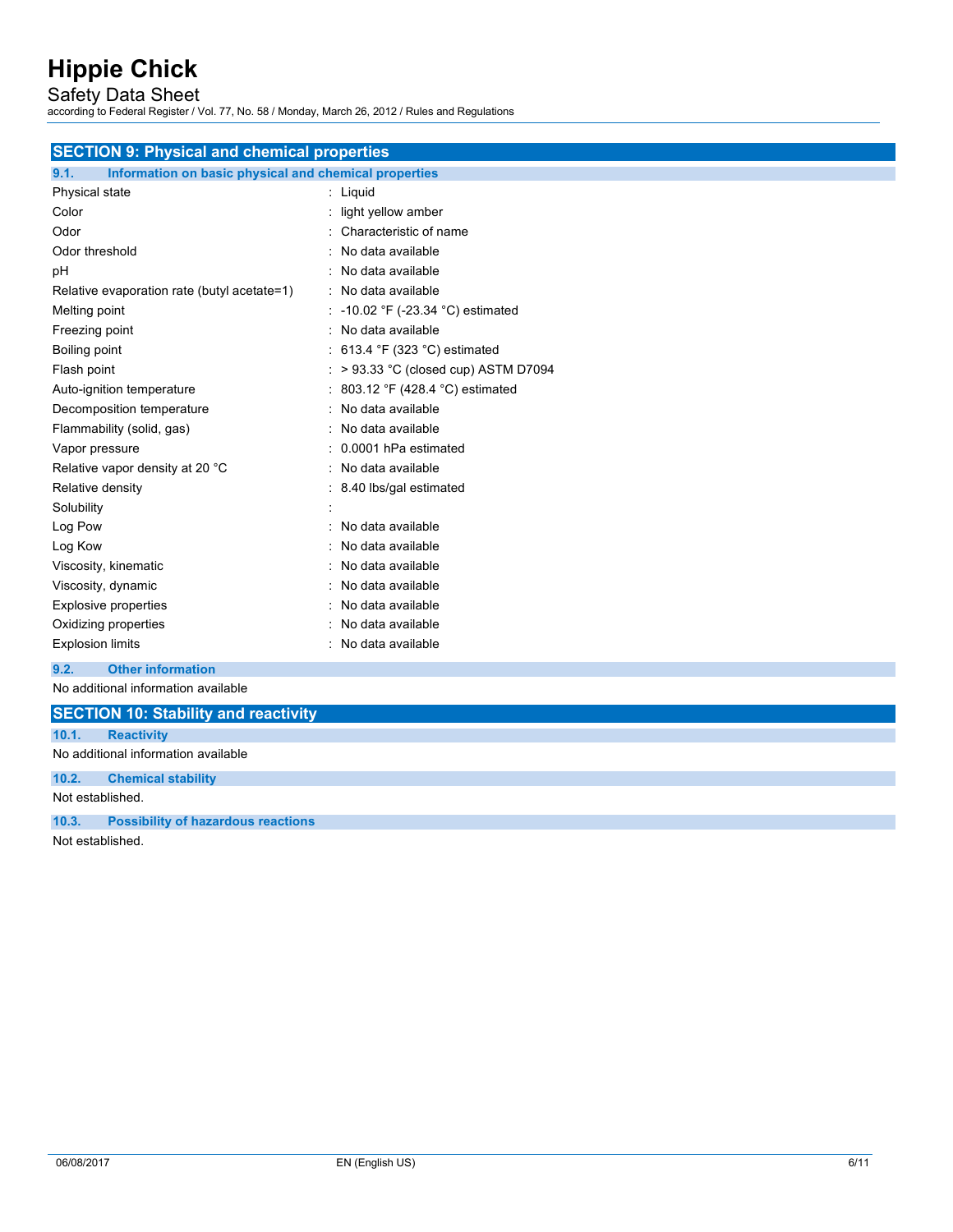## Safety Data Sheet

according to Federal Register / Vol. 77, No. 58 / Monday, March 26, 2012 / Rules and Regulations

## **10.4. Conditions to avoid**

Direct sunlight. Extremely high or low temperatures. Avoid temperatures exceeding the flash point. Contact with incompatible materials.

## **10.5. Incompatible materials**

### Strong acids. Strong bases. Strong oxidizing agents.

**10.6. Hazardous decomposition products** 

fume. Carbon monoxide. Carbon dioxide.

## **SECTION 11: Toxicological information**

### **11.1. Information on toxicological effects**

| Acute toxicity |
|----------------|
|                |

: Harmful if inhaled. Harmful if swallowed. May cause an allergic skin reaction.

| <b>Hippie Chick</b>                                                                       |                                                                                           |
|-------------------------------------------------------------------------------------------|-------------------------------------------------------------------------------------------|
| ATE US (oral)                                                                             | 750.4453330682 mg/kg body weight                                                          |
| Skin corrosion/irritation                                                                 | Not classified                                                                            |
| Serious eye damage/irritation                                                             | : Causes serious eye irritation.                                                          |
| Respiratory or skin sensitization                                                         | : May cause an allergic skin reaction.                                                    |
| Germ cell mutagenicity                                                                    | : Not classified                                                                          |
|                                                                                           | Based on available data, the classification criteria are not met                          |
| Carcinogenicity                                                                           | : Not classified                                                                          |
| <b>Hippie Chick</b>                                                                       |                                                                                           |
| Reproductive toxicity                                                                     | : Not classified                                                                          |
|                                                                                           | Based on available data, the classification criteria are not met                          |
| Specific target organ toxicity – single exposure $\therefore$ May cause damage to organs. |                                                                                           |
| <b>Hippie Chick</b>                                                                       |                                                                                           |
| Specific target organ toxicity – repeated<br>exposure                                     | : Not classified                                                                          |
| Aspiration hazard                                                                         | : Not classified                                                                          |
| Potential Adverse human health effects and<br>symptoms                                    | : Harmful if swallowed. Based on available data, the classification criteria are not met. |
| Symptoms/effects after inhalation                                                         | : May cause an allergic skin reaction.                                                    |
| Symptoms/effects after skin contact                                                       | : Causes skin irritation.                                                                 |
| Symptoms/effects after eye contact                                                        | : Causes serious eye damage. Causes serious eye irritation.                               |
| Symptoms/effects after ingestion                                                          | Swallowing a small quantity of this material will result in serious health hazard.        |

| <b>SECTION 12: Ecological information</b> |                                                                                                                                                                         |                                                                                                                       |  |  |
|-------------------------------------------|-------------------------------------------------------------------------------------------------------------------------------------------------------------------------|-----------------------------------------------------------------------------------------------------------------------|--|--|
| 12.1.                                     | <b>Toxicity</b>                                                                                                                                                         |                                                                                                                       |  |  |
| Ecology - water                           | Components                                                                                                                                                              | : Very toxic to aquatic life. Toxic to aquatic life with long lasting effects.<br><b>Test Results</b><br>Species      |  |  |
|                                           | Diphenyl ether (CAS 101-84-8)                                                                                                                                           |                                                                                                                       |  |  |
|                                           | Aquatic<br><b>LC50</b><br>Fish                                                                                                                                          | Sheepshead minnow (Cyprinodon<br>1.8 - 3.2 mg/l, 96 hours<br>variegatus)                                              |  |  |
| 12.2.                                     | <b>Persistence and degradability</b>                                                                                                                                    |                                                                                                                       |  |  |
| Persistence and degradability             |                                                                                                                                                                         | May cause long-term adverse effects in the environment. Not established.                                              |  |  |
| 12.3.                                     | <b>Bioaccumulative potential</b>                                                                                                                                        |                                                                                                                       |  |  |
|                                           | Partition coefficient n-octanol / water (log Kow)<br>Benzyl acetate<br>Benzyl alcohol<br>Benzyl benzoate<br>Coumarin<br>Diethyl phthalate<br>Diphenyl ether<br>Vanillin | 1.96<br>1.1<br>3.97<br>1.39<br>2.47<br>4.21<br>1.37                                                                   |  |  |
| 12.4.                                     | <b>Mobility in soil</b>                                                                                                                                                 |                                                                                                                       |  |  |
| No additional information available       |                                                                                                                                                                         |                                                                                                                       |  |  |
| 12.5.                                     | <b>Other adverse effects</b>                                                                                                                                            |                                                                                                                       |  |  |
| Other information                         | Effect on ozone layer<br>Effect on the global warming                                                                                                                   | : No additional information available<br>: No known effects from this product.<br>: Avoid release to the environment. |  |  |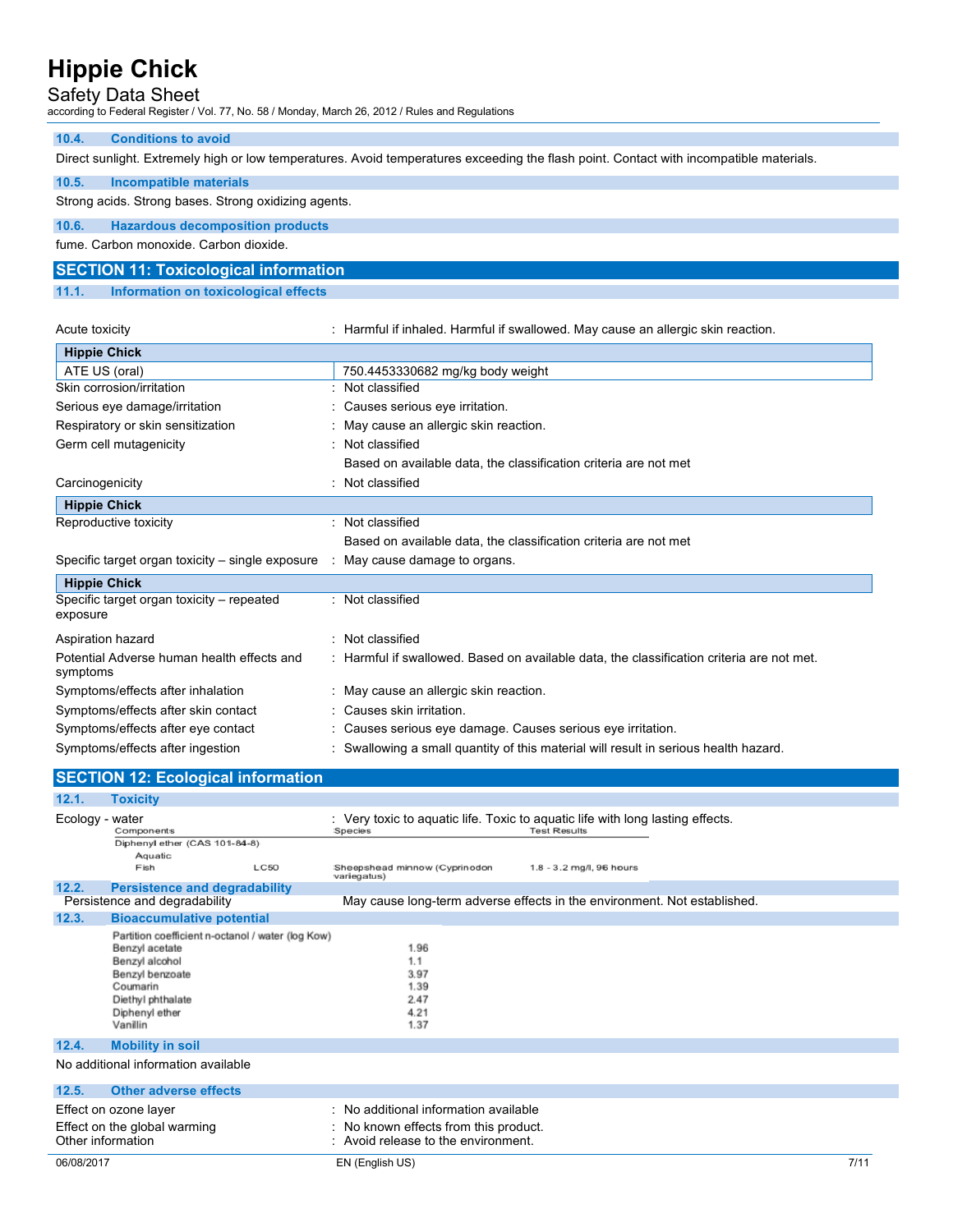## Safety Data Sheet

according to Federal Register / Vol. 77, No. 58 / Monday, March 26, 2012 / Rules and Regulations

| <b>SECTION 13: Disposal considerations</b>                                                                                                                                  |                                                                                                                                                                                                            |                                                                            |                                                                                                                                                  |
|-----------------------------------------------------------------------------------------------------------------------------------------------------------------------------|------------------------------------------------------------------------------------------------------------------------------------------------------------------------------------------------------------|----------------------------------------------------------------------------|--------------------------------------------------------------------------------------------------------------------------------------------------|
| <b>Waste treatment methods</b><br>13.1.                                                                                                                                     |                                                                                                                                                                                                            |                                                                            |                                                                                                                                                  |
| Product/Packaging disposal recommendations                                                                                                                                  |                                                                                                                                                                                                            | contents/container in accordance with local/national laws and regulations. | Dispose in a safe manner in accordance with local/national regulations. Dispose of                                                               |
| Ecology - waste materials                                                                                                                                                   | Avoid release to the environment.                                                                                                                                                                          |                                                                            |                                                                                                                                                  |
| <b>SECTION 14: Transport information</b>                                                                                                                                    |                                                                                                                                                                                                            |                                                                            |                                                                                                                                                  |
| In accordance with DOT<br>Not regulated for transport                                                                                                                       | <b>IATA</b><br>UN number<br>UN proper shipping name<br>Transport hazard class(es)<br>Class<br>Subsidiary risk<br>Packing group<br>Environmental hazards<br><b>ERG Code</b><br>Special precautions for user | <b>UN3082</b><br>9<br>$\overline{a}$<br>Ш<br>Yes<br>9L                     | Environmentally hazardous substance, liquid, n.o.s. (Benzyl benzoate)<br>Read safety instructions, SDS and emergency procedures before handling. |
| <b>ADR</b><br>No additional information available                                                                                                                           | Other information<br>Passenger and cargo<br>aircraft<br>Cargo aircraft only<br><b>IMDG</b><br>UN number                                                                                                    | Allowed.<br>Allowed.<br><b>UN3082</b>                                      |                                                                                                                                                  |
| <b>Transport by sea</b><br>No additional information available                                                                                                              | UN proper shipping name<br>Transport hazard class(es)<br>Class<br>Subsidiary risk<br>Packing group                                                                                                         | 9<br>ш                                                                     | ENVIRONMENTALLY HAZARDOUS SUBSTANCE, LIQUID, N.O.S. (Benzyl benzoate)                                                                            |
| <b>Air transport</b><br>No additional information available                                                                                                                 | Environmental hazards<br>Marine pollutant<br>EmS<br>Special precautions for user                                                                                                                           | Yes<br>$F-A, S-F$                                                          | Read safety instructions, SDS and emergency procedures before handling.                                                                          |
| <b>SECTION 15: Regulatory information</b>                                                                                                                                   |                                                                                                                                                                                                            |                                                                            |                                                                                                                                                  |
| 15.1. US Federal regulations                                                                                                                                                |                                                                                                                                                                                                            |                                                                            |                                                                                                                                                  |
| All components of this product are listed, or excluded from listing, on the United States Environmental Protection Agency Toxic<br>Substances Control Act (TSCA) inventory. |                                                                                                                                                                                                            |                                                                            |                                                                                                                                                  |
| Methyl Eugenol                                                                                                                                                              |                                                                                                                                                                                                            | CAS No 93-15-2                                                             | $0.00001 - 0.0001\%$                                                                                                                             |

## **15.2. International regulations**

### **CANADA**

| Benzyl benzoate (120-51-4)                            |                                                                               |  |  |  |
|-------------------------------------------------------|-------------------------------------------------------------------------------|--|--|--|
| Listed on the Canadian DSL (Domestic Substances List) |                                                                               |  |  |  |
| Coumarin crystals (91-64-5)                           |                                                                               |  |  |  |
| Listed on the Canadian DSL (Domestic Substances List) |                                                                               |  |  |  |
| Sandela (66068-84-6)                                  |                                                                               |  |  |  |
| Listed on the Canadian DSL (Domestic Substances List) |                                                                               |  |  |  |
| <b>Linalool (78-70-6)</b>                             |                                                                               |  |  |  |
| Listed on the Canadian DSL (Domestic Substances List) |                                                                               |  |  |  |
| Linalyl acetate (115-95-7)                            |                                                                               |  |  |  |
| Listed on the Canadian DSL (Domestic Substances List) |                                                                               |  |  |  |
| Camphor powder USP (76-22-2)                          |                                                                               |  |  |  |
| Listed on the Canadian DSL (Domestic Substances List) |                                                                               |  |  |  |
| <b>WHMIS Classification</b>                           | Class B Division 4 - Flammable Solid                                          |  |  |  |
| <b>Eucalyptol (470-82-6)</b>                          |                                                                               |  |  |  |
| Listed on the Canadian DSL (Domestic Substances List) |                                                                               |  |  |  |
| I-Limonene (5989-54-8)                                |                                                                               |  |  |  |
| Listed on the Canadian DSL (Domestic Substances List) |                                                                               |  |  |  |
| <b>WHMIS Classification</b>                           | Class B Division 3 - Combustible Liquid                                       |  |  |  |
|                                                       | Class D Division 2 Subdivision B - Toxic material causing other toxic effects |  |  |  |
| alpha-Pinene (80-56-8)                                |                                                                               |  |  |  |
| Listed on the Canadian DSL (Domestic Substances List) |                                                                               |  |  |  |
| <b>WHMIS Classification</b>                           | Class B Division 2 - Flammable Liquid                                         |  |  |  |

### **EU-Regulations**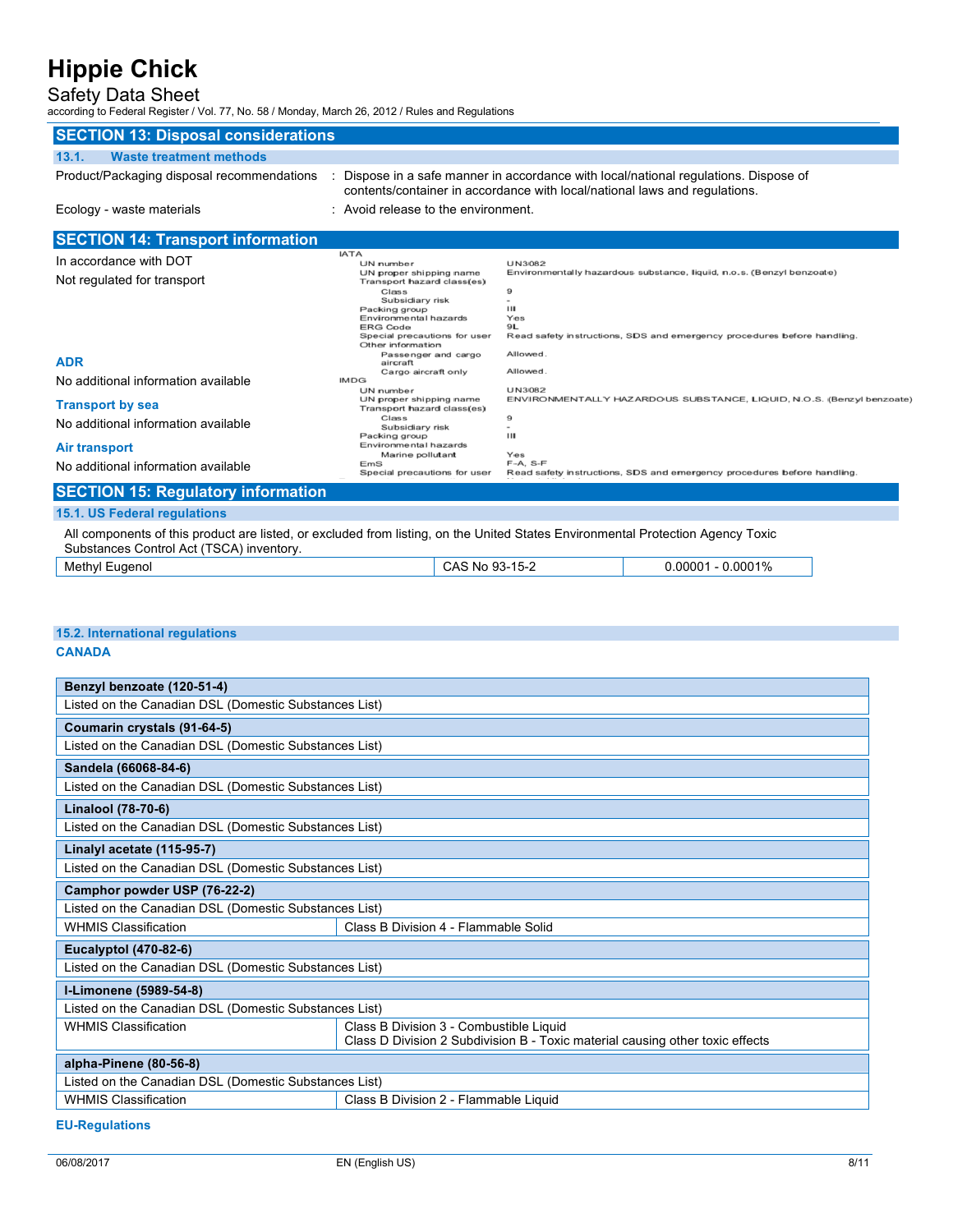## Safety Data Sheet

according to Federal Register / Vol. 77, No. 58 / Monday, March 26, 2012 / Rules and Regulations

#### **Benzyl benzoate (120-51-4)**

Listed on the EEC inventory EINECS (European Inventory of Existing Commercial Chemical Substances)

#### **Coumarin crystals (91-64-5)**

Listed on the EEC inventory EINECS (European Inventory of Existing Commercial Chemical Substances)

#### **Sandela (66068-84-6)**

Listed on the EEC inventory EINECS (European Inventory of Existing Commercial Chemical Substances)

#### **Linalool (78-70-6)**

Listed on the EEC inventory EINECS (European Inventory of Existing Commercial Chemical Substances)

#### **Linalyl acetate (115-95-7)**

Listed on the EEC inventory EINECS (European Inventory of Existing Commercial Chemical Substances)

#### **Camphor powder USP (76-22-2)**

Listed on the EEC inventory EINECS (European Inventory of Existing Commercial Chemical Substances)

#### **Eucalyptol (470-82-6)**

Listed on the EEC inventory EINECS (European Inventory of Existing Commercial Chemical Substances)

#### **l-Limonene (5989-54-8)**

Listed on the EEC inventory EINECS (European Inventory of Existing Commercial Chemical Substances)

#### **alpha-Pinene (80-56-8)**

Listed on the EEC inventory EINECS (European Inventory of Existing Commercial Chemical Substances)

**Classification according to Regulation (EC) No. 1272/2008 [CLP]**  Not determined

#### **Classification according to Directive 67/548/EEC [DSD] or 1999/45/EC [DPD]**

**15.2.2. National regulations** 

#### **Benzyl benzoate (120-51-4)**

Listed on the AICS (Australian Inventory of Chemical Substances) Listed on IECSC (Inventory of Existing Chemical Substances Produced or Imported in China) Listed on the Japanese ENCS (Existing & New Chemical Substances) inventory Listed on the Japanese ISHL (Industrial Safety and Health Law) Listed on the Korean ECL (Existing Chemicals List) Listed on NZIoC (New Zealand Inventory of Chemicals) Listed on PICCS (Philippines Inventory of Chemicals and Chemical Substances) Listed on INSQ (Mexican National Inventory of Chemical Substances) Listed on CICR (Turkish Inventory and Control of Chemicals) Listed on the TCSI (Taiwan Chemical Substance Inventory)

#### **Coumarin crystals (91-64-5)**

Listed on the AICS (Australian Inventory of Chemical Substances) Listed on IECSC (Inventory of Existing Chemical Substances Produced or Imported in China) Listed on the Japanese ENCS (Existing & New Chemical Substances) inventory Listed on the Japanese ISHL (Industrial Safety and Health Law) Listed on the Korean ECL (Existing Chemicals List) Listed on NZIoC (New Zealand Inventory of Chemicals) Listed on PICCS (Philippines Inventory of Chemicals and Chemical Substances) Listed on INSQ (Mexican National Inventory of Chemical Substances) Listed on CICR (Turkish Inventory and Control of Chemicals) Listed on the TCSI (Taiwan Chemical Substance Inventory)

#### **Sandela (66068-84-6)**

Listed on the AICS (Australian Inventory of Chemical Substances) Listed on IECSC (Inventory of Existing Chemical Substances Produced or Imported in China) Listed on the Japanese ENCS (Existing & New Chemical Substances) inventory Listed on the Japanese ISHL (Industrial Safety and Health Law) Listed on the Korean ECL (Existing Chemicals List) Listed on NZIoC (New Zealand Inventory of Chemicals) Listed on PICCS (Philippines Inventory of Chemicals and Chemical Substances) Listed on the TCSI (Taiwan Chemical Substance Inventory)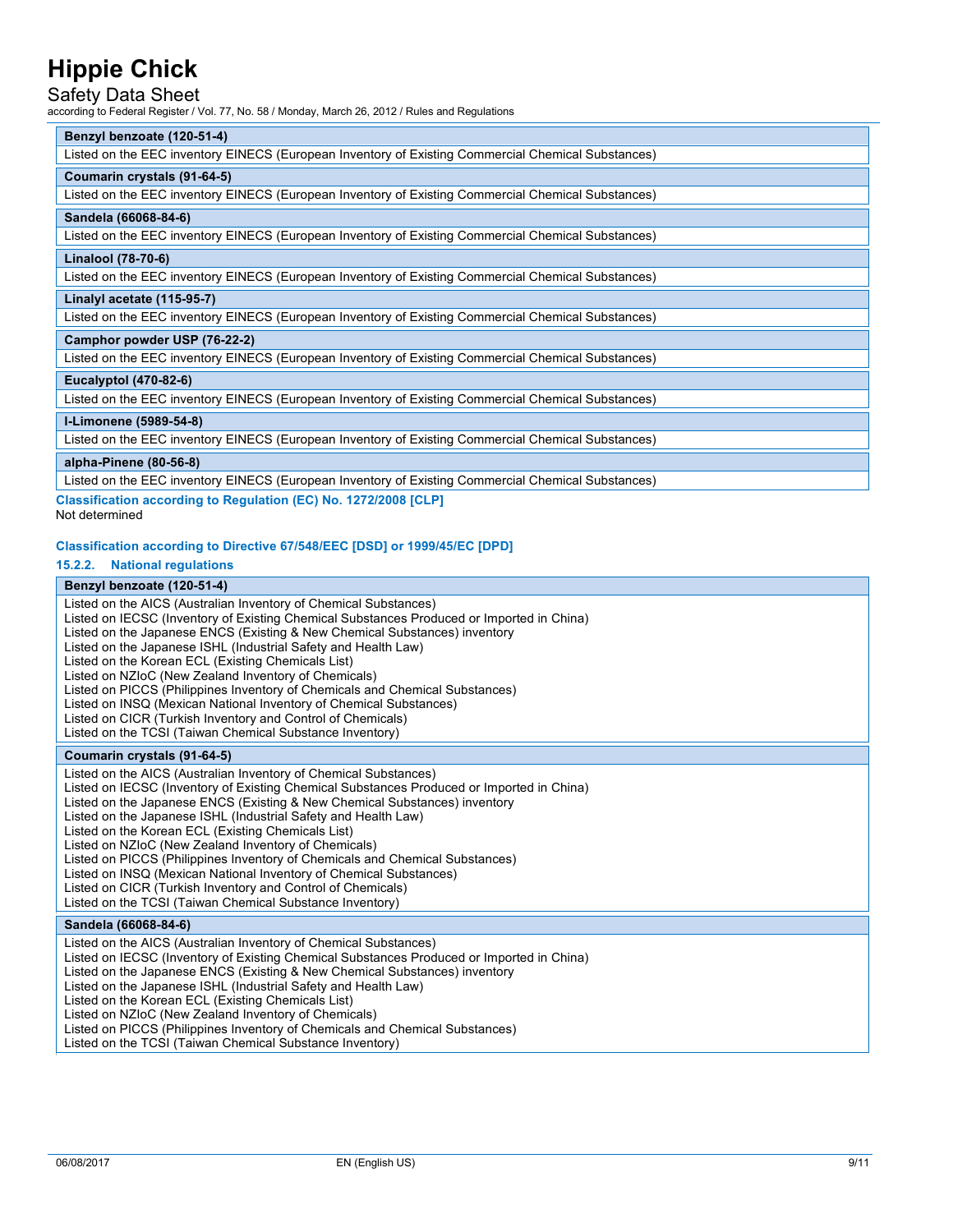## Safety Data Sheet

according to Federal Register / Vol. 77, No. 58 / Monday, March 26, 2012 / Rules and Regulations

| Linalool (78-70-6)<br>Listed on the AICS (Australian Inventory of Chemical Substances)                                                                                                                                                      |  |
|---------------------------------------------------------------------------------------------------------------------------------------------------------------------------------------------------------------------------------------------|--|
|                                                                                                                                                                                                                                             |  |
| Listed on IECSC (Inventory of Existing Chemical Substances Produced or Imported in China)<br>Listed on the Japanese ENCS (Existing & New Chemical Substances) inventory                                                                     |  |
| Listed on the Japanese ISHL (Industrial Safety and Health Law)<br>Listed on the Korean ECL (Existing Chemicals List)                                                                                                                        |  |
| Listed on NZIoC (New Zealand Inventory of Chemicals)<br>Listed on PICCS (Philippines Inventory of Chemicals and Chemical Substances)                                                                                                        |  |
| Listed on INSQ (Mexican National Inventory of Chemical Substances)<br>Listed on CICR (Turkish Inventory and Control of Chemicals)                                                                                                           |  |
| Listed on the TCSI (Taiwan Chemical Substance Inventory)                                                                                                                                                                                    |  |
| Linalyl acetate (115-95-7)                                                                                                                                                                                                                  |  |
| Listed on the AICS (Australian Inventory of Chemical Substances)<br>Listed on IECSC (Inventory of Existing Chemical Substances Produced or Imported in China)<br>Listed on the Japanese ENCS (Existing & New Chemical Substances) inventory |  |
| Listed on the Japanese ISHL (Industrial Safety and Health Law)<br>Listed on the Korean ECL (Existing Chemicals List)                                                                                                                        |  |
| Listed on NZIoC (New Zealand Inventory of Chemicals)<br>Listed on PICCS (Philippines Inventory of Chemicals and Chemical Substances)                                                                                                        |  |
| Listed on INSQ (Mexican National Inventory of Chemical Substances)<br>Listed on CICR (Turkish Inventory and Control of Chemicals)                                                                                                           |  |
| Listed on the TCSI (Taiwan Chemical Substance Inventory)                                                                                                                                                                                    |  |
| Camphor powder USP (76-22-2)                                                                                                                                                                                                                |  |
| Listed on the AICS (Australian Inventory of Chemical Substances)<br>Listed on IECSC (Inventory of Existing Chemical Substances Produced or Imported in China)                                                                               |  |
| Listed on the Japanese ENCS (Existing & New Chemical Substances) inventory<br>Listed on the Japanese ISHL (Industrial Safety and Health Law)                                                                                                |  |
| Listed on the Korean ECL (Existing Chemicals List)<br>Listed on NZIoC (New Zealand Inventory of Chemicals)                                                                                                                                  |  |
| Listed on PICCS (Philippines Inventory of Chemicals and Chemical Substances)<br>Listed on INSQ (Mexican National Inventory of Chemical Substances)                                                                                          |  |
| Listed on CICR (Turkish Inventory and Control of Chemicals)<br>Listed on the TCSI (Taiwan Chemical Substance Inventory)                                                                                                                     |  |
|                                                                                                                                                                                                                                             |  |
| Eucalyptol (470-82-6)                                                                                                                                                                                                                       |  |
| Listed on the AICS (Australian Inventory of Chemical Substances)                                                                                                                                                                            |  |
| Listed on IECSC (Inventory of Existing Chemical Substances Produced or Imported in China)<br>Listed on the Japanese ENCS (Existing & New Chemical Substances) inventory<br>Listed on the Japanese ISHL (Industrial Safety and Health Law)   |  |
| Listed on the Korean ECL (Existing Chemicals List)<br>Listed on NZIoC (New Zealand Inventory of Chemicals)                                                                                                                                  |  |
| Listed on PICCS (Philippines Inventory of Chemicals and Chemical Substances)                                                                                                                                                                |  |
| Listed on INSQ (Mexican National Inventory of Chemical Substances)<br>Listed on CICR (Turkish Inventory and Control of Chemicals)                                                                                                           |  |
| Listed on the TCSI (Taiwan Chemical Substance Inventory)                                                                                                                                                                                    |  |
| I-Limonene (5989-54-8)<br>Listed on the AICS (Australian Inventory of Chemical Substances)                                                                                                                                                  |  |
| Listed on IECSC (Inventory of Existing Chemical Substances Produced or Imported in China)<br>Listed on the Japanese ENCS (Existing & New Chemical Substances) inventory                                                                     |  |
| Listed on the Japanese ISHL (Industrial Safety and Health Law)<br>Listed on NZIoC (New Zealand Inventory of Chemicals)                                                                                                                      |  |
| Listed on PICCS (Philippines Inventory of Chemicals and Chemical Substances)<br>Listed on the Canadian IDL (Ingredient Disclosure List)                                                                                                     |  |
| Listed on the TCSI (Taiwan Chemical Substance Inventory)                                                                                                                                                                                    |  |
| alpha-Pinene (80-56-8)                                                                                                                                                                                                                      |  |
| Listed on the AICS (Australian Inventory of Chemical Substances)<br>Listed on IECSC (Inventory of Existing Chemical Substances Produced or Imported in China)                                                                               |  |
| Listed on the Japanese ENCS (Existing & New Chemical Substances) inventory<br>Listed on the Japanese ISHL (Industrial Safety and Health Law)                                                                                                |  |
| Listed on the Korean ECL (Existing Chemicals List)<br>Listed on NZIoC (New Zealand Inventory of Chemicals)                                                                                                                                  |  |
| Listed on PICCS (Philippines Inventory of Chemicals and Chemical Substances)<br>Listed on the Canadian IDL (Ingredient Disclosure List)                                                                                                     |  |
| Listed on INSQ (Mexican National Inventory of Chemical Substances)<br>Listed on CICR (Turkish Inventory and Control of Chemicals)                                                                                                           |  |